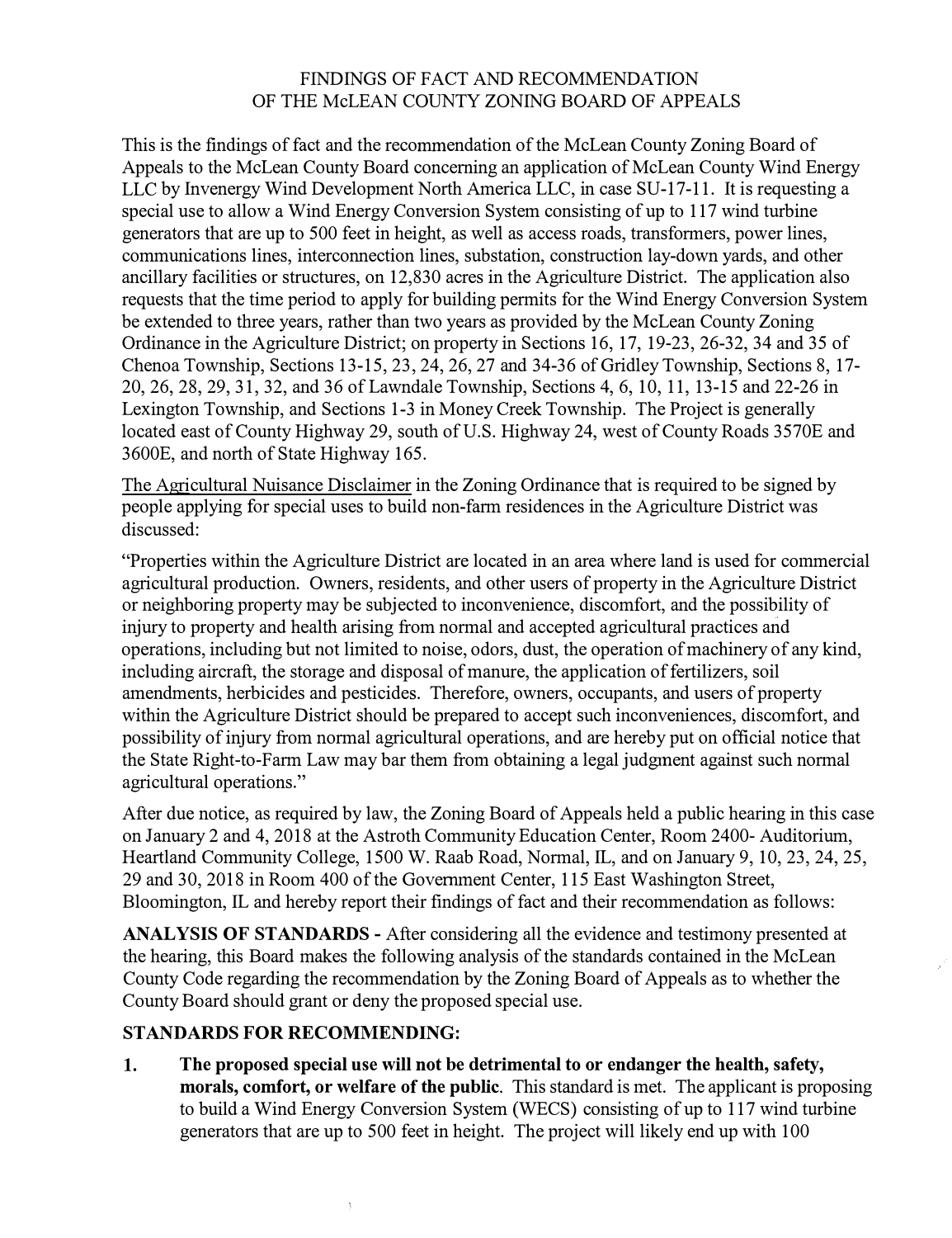turbines, with a total power output of up to 250 megawatts (MW), and will power approximately 69,000 homes according to the application. A noise analysis was submitted with the application. Three different types of General Electric turbines will be used; General Electric (GE) 2.5 MW-127 turbines with standard blades, GE 2.5 MW-127 turbines with low-noise trailing edge (LNTE) blades, and GE 2.3 MW-116 turbines with LNTE blades. The dominant component of wind turbine noise is caused by the blade passing through the air. The trailing edge of an LNTE blade is shaped to make the airflow off the blade less turbulent, which reduces emitted noise. The figures in the application specify the type and location of each turbine to comply with noise regulations. If the applicant changes the project layout or turbine type, chooses alternative turbine sites, and/or employs a mix of standard and LNTE blades different than modeled in the application, the noise analysis shall be updated accordingly. The applicant shall furthermore update its noise analysis to add into the model the 2 decibels that were reduced at the 1,000 hertz level and provide that analysis to the County. The Zoning Board recommends that no building permit should be issued for a turbine until the applicant demonstrates compliance with the 41 decibel limit through modeling which reinserts the 2 decibels.

The proposed WECS meets the setback requirements of the Zoning Ordinance. The turbines will be set back 1.1 times the height of the turbine from all side and rear property lines of nonparticipating property owners, from the edge of any public road right-of-way, third party transmission lines and communication towers as measured from the tip of the blade. The turbines will be set back 1,500 feet from occupied residences.

A professional engineer shall certify, as part of the building permit application, that the foundation and tower design of the WECS is within accepted professional standards. After construction is complete, a professional engineer will verify that they are built according to the approved plans.

The applicant has submitted an air space study with correspondence with the Federal Aviation Administration (FAA), a microwave study, a communications tower study, an AM and FM radio report, a land mobile and emergency services report, a mobile phone carrier report, an off-air TV analysis, a sample land owner agreement, and an economic impact study. The applicant will resolve any complaints of television reception interference and return them to at least the level of service that occurred before the turbines were installed. If problems occur with emergency services transmissions, the applicant states that their meteorological towers or turbines can serve as platforms for base stations or repeaters.

The application includes a decommissioning plan and decommissioning obligation cost evaluation. The cost estimate per turbine is \$52,809. The applicant will need to post adequate financial assurance with the County and has indicated that if the project is decommissioned, they will remove all facilities as required under the Agricultural Impact Mitigation Agreement (AIMA) including the turbine foundations to a depth of 5 feet below grade.

The applicant has submitted a review of ecological resources and mapped the wetlands in the project area. The applicant has submitted a cultural inventory review and noted areas to be avoided by turbines; but there has been no communication from the Illinois Historical Preservation Agency (IHPA). The applicant has submitted a bat acoustic survey including a field study. The applicant has submitted an eagle nest survey including one field study up to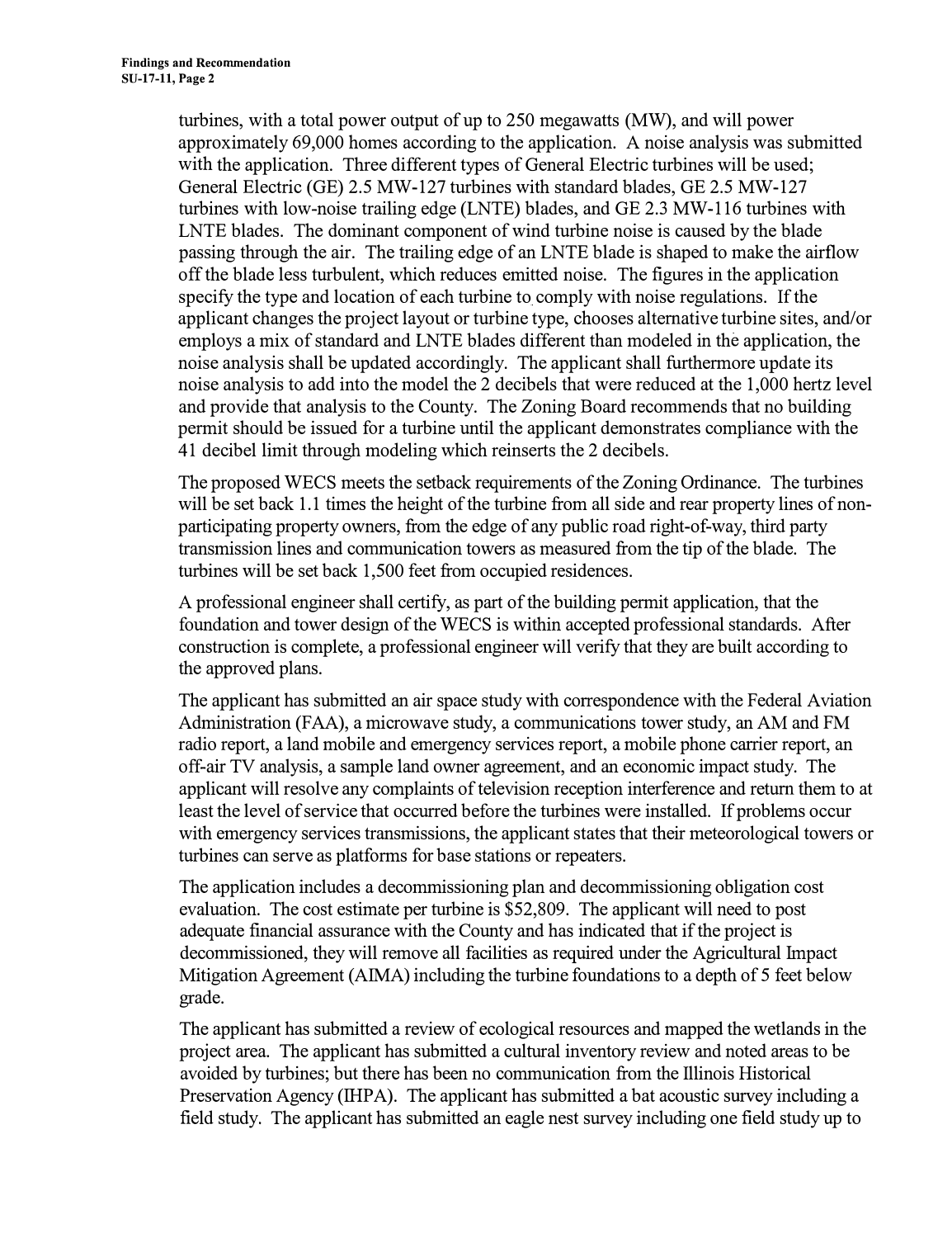10 miles from the subject properties. The applicant will need to verify that this 10-mile eagle nest survey has been or will be completed for an additional two years. The applicant has submitted a small bird use survey including a field study.

Article VI Section 350-43.00 (2) (Use Standards for WECS) requires implementation of Illinois Department of Natural Resources (IDNR) recommendations based on pre-siting study results, unless credible evidence is presented against the recommendation. The Zoning Board of Appeals found that the applicant did not present credible evidence against IDNR recommendations. IDNR made the following six recommendations concerning the proposed wind farm:

Recommendation #1: The Department recommends the County consider imposing a requirement for the applicant to curtail turbine operations below wind speeds of 5.0 meters per second during the period from July 15 through October 15 to conserve endangered, threatened, and non-listed bats. This measure will likely prevent the prohibited taking of endangered or threatened bats, and will reduce the mortality of non-listed bats by approximately fifty percent.

Recommendation #2: The Department recommends the County consider imposing a requirement to conduct three years of mortality monitoring to statistically quantify bird and bat mortality by species due to turbine operations.

Recommendation #3: The Department recommends the County consider imposing a requirement for the applicant to perform and report fish & mussel surveys 100 meters up and downstream of any proposed physical disturbance of a perennial stream channel or drain prior to disturbance of the channel. This includes bridge or culvert improvements to facilitate transportation of turbine components.

Recommendation #4: The Department recommends the County consider imposing a requirement for the applicant to perform and report trapping surveys for the Mudpuppy Salamander in perennial portions of tributaries of the Vermilion and Mackinaw Rivers within the facility. Such surveys should be conducted in December, January, and February, and no later than March, to determine whether and to what extent this species breeds within the proposed facility.

Recommendation #5: The Department recommends the County consider imposing a requirement for the applicant to avoid siting turbines within 500 feet of a perennial stream.

Recommendation #6: The Department recommends the County consider assuring no wind turbines are sited within one-half mile of the Mackinaw River Land & Water Reserve, or the Mackinaw River main channel, which comprise the Mackinaw River INAI Site.

Recommendation #7: The Department recommends the County consider imposing a requirement for the applicant to perform trapping surveys for the Franklin's Ground Squirrel in suitable habitat within the boundaries of the facility.

The McLean County Regional Comprehensive Plan approved on November 17, 2009, proposes that the project area remain in agricultural land use and states that wind energy developments are an opportunity for preserving local farmland and agricultural heritage. The Plan goes on to state in reference to the two windfarms that had already been approved at the time, "Besides adding significant tax dollars, both projects will assist local farmers as some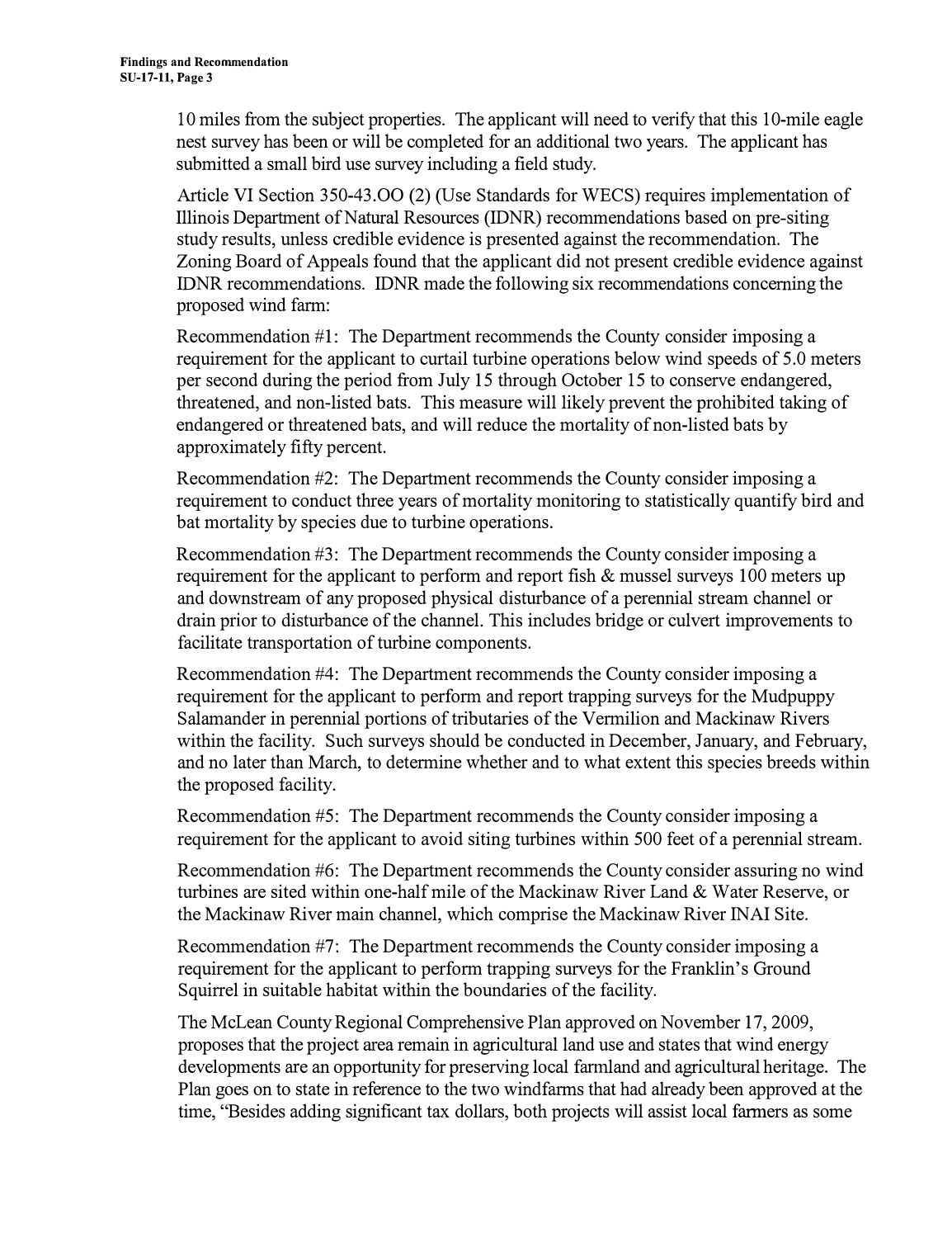take advantage of annual turbine rental fees for allowing the energy firms to erect turbines on private property''.

**2. The proposed special use will not be injurious to the use and enjoyment of other property in the immediate vicinity for purposes already permitted or substantially diminish property values in the immediate area.** This standard is met. The surrounding property that is currently used for crop production will continue to be desirable for such use. Land surrounding the wind turbines will continue to be farmed. The proposed wind farm is compatible with agricultural operations in the project area, and these agricultural operations will not likely be negatively impacted.

The application meets the setback requirements of the Zoning Ordinance. The Zoning Board of Appeals recommends the noise analysis needs to be re-done to add into the model the 2 decibels that were deleted at the 1,000 hertz level to attain compliance with Illinois Pollution Control Board (IPCB) standards. The applicant will need to make adjustments to turbine locations to comply with this change in the model to comply with IPCB nighttime standards. With this change, the application demonstrates that the project will comply with noise standards of the IPCB. The noise analysis and the turbine setback requirements from occupied residences show that the project will not injure nearby residents.

The applicant is requesting to be allowed to apply for a building permit up to three years after County Board approval rather than two years as allowed. This is a reasonable request and has been approved for other wind farms in the County. Site approval for each wind turbine within the project area needs to be approved by the Federal Aviation Administration (FAA) before construction can begin. Lighting on turbines shall meet the FAA lighting requirements. The application states that no more intensive lighting will be installed than is required to meet minimum FAA lighting requirements.

The applicant is proposing to build several turbines within  $1\frac{1}{2}$  miles of the municipal boundaries of Chenoa, Gridley and Lexington, and has indicated that they are seeking appropriate authorization from each municipality. Turbines located in this area will need to be approved by the appropriate municipality before a construction permit will be issued.

The County received a pre-siting study, addressing all relevant species, submitted to (IDNR). IDNR submitted six recommendation with which the applicant will need to comply.

**3. The proposed special use will not impede the orderly development of the surrounding property for uses permitted in the district.** This standard is met. The Agriculture District is very restrictive for establishing non-agricultural uses. Nearby land that is suitable for crop production will continue to be suitable for such use. In the limited areas where residences are located, turbines will be set back 1,500 feet from occupied residences. The application includes a decommissioning plan and decommissioning obligation cost evaluation. The cost estimate per turbine is \$52,809. The applicant will post adequate security with the County to ensure compliance with the decommissioning plan.

There are two airstrips in the project area: The Thacker Airstrip is in section 16 of Chenoa Township and the Schertz Aerial Service Airstrip is in section 35 of Lexington Township. In discussions with agents for these two airstrips, the applicant will remove turbine numbers 22 and 80 and will move turbine number 23 approximately 850 feet to the east,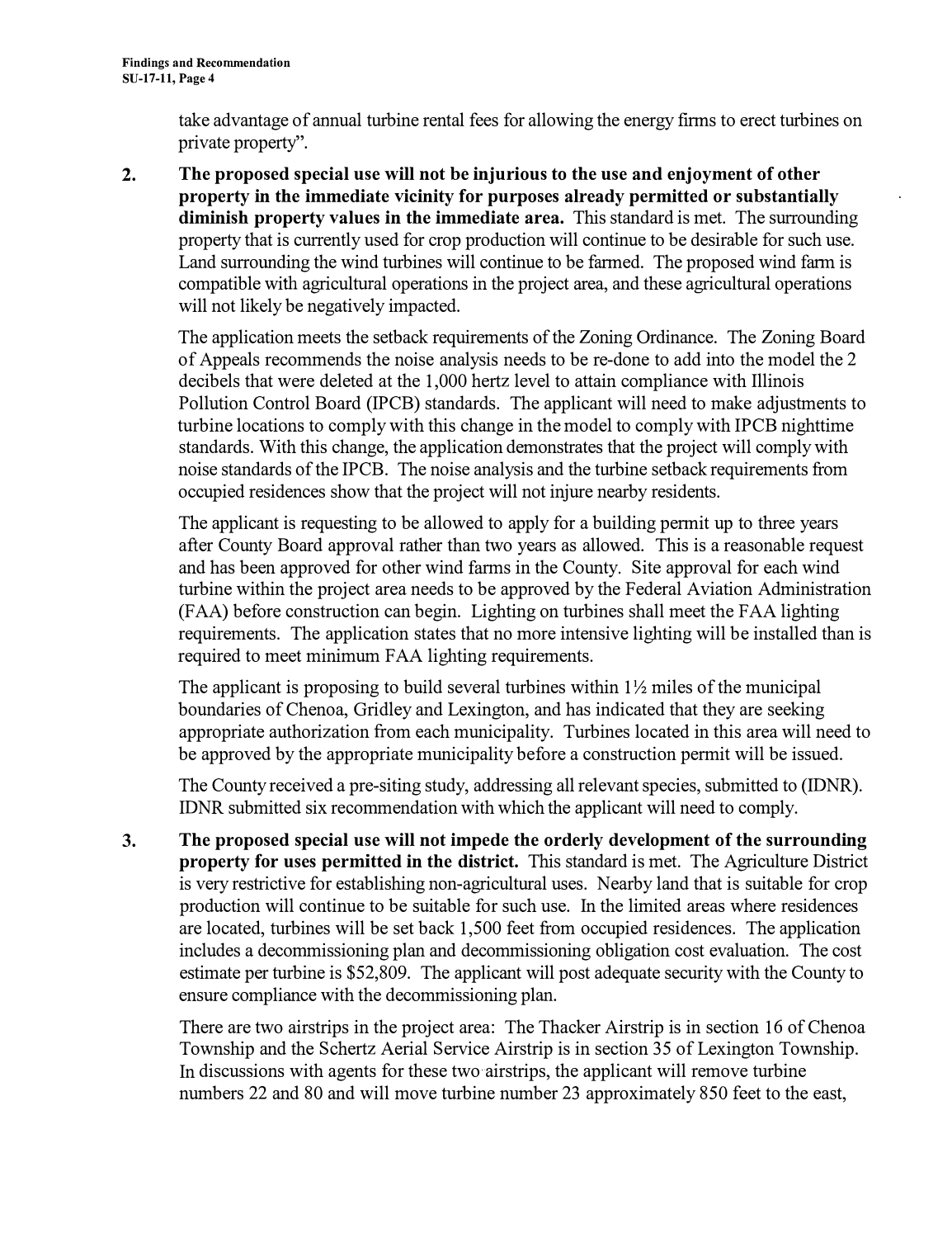turbine 74 approximately 300 feet to the west and convert it to a 2.3 megawatt turbine and move turbine number 78 approximately 1,200 feet to the northwest.

In response to testimony, the applicant agreed to move turbine number 1 approximately 100 feet to the southwest, turbine number 35 approximately 25 feet to the southwest and turbine number 65 approximately 2,000 feet to the east-northeast.

The application indicates that all turbines have been located to minimize adverse effects to crop dusting operations since farmers in the project area rely on aerial applications of pesticides for their crops.

- **4. Adequate utilities, access roads, drainage and/or other necessary facilities have been or will be provided.** This standard is met. The applicant will protect the existing drainage near the project and repair any damage made to drain tile or any other drainage improvements. The applicant is proposing to build gravel access roads to each tower. Drainage problems have developed along and through some of these access roads in the already built Twin Groves Wind Farm. It is necessary to install vegetated strips along the upstream side of access roads that are prone to washing out, particularly where the access roads cross waterways. To minimize erosion along access roads, waterways should be improved before access roads are installed, or the crossing will not be installed in a way that minimizes erosion. The applicant needs to provide specific contact information for problems/issues made available from the applicant to the public.
- **5. Adequate measures have been or will be taken to provide ingress and egress so designed as to minimize traffic congestion in the public streets.** This standard is met. The applicant has been working with the County and townships to obtain road use agreements to maintain the public roads and provide adequate access during the construction process. A signed road use agreement with the County for use of County roads will need to be approved before the County Board takes action on this application. A written road use agreement with the applicable township road commissioners will need to be obtained before construction permits are issued.
- **6. The establishment, maintenance and operation of the special use will be in conformance with the intent of the district in which the special use is proposed to be located.** This standard is met. The intent of the Agriculture District states, "Provide for the location and govern the establishment and operation of land uses which are compatible with agriculture and are of such a nature that their location away from residential, commercial and industrial areas is most desirable."
- **7. The proposed special use, in all other respects, conforms to the applicable regulations of the Agriculture District.** This standard is met.

After considering all the evidence and testimony presented, this Board finds that the application meets all the standards as found in the McLean County Code, provided compliance with the following stipulations:

1. A written road use agreement shall be obtained with the County before the County Board approves this application.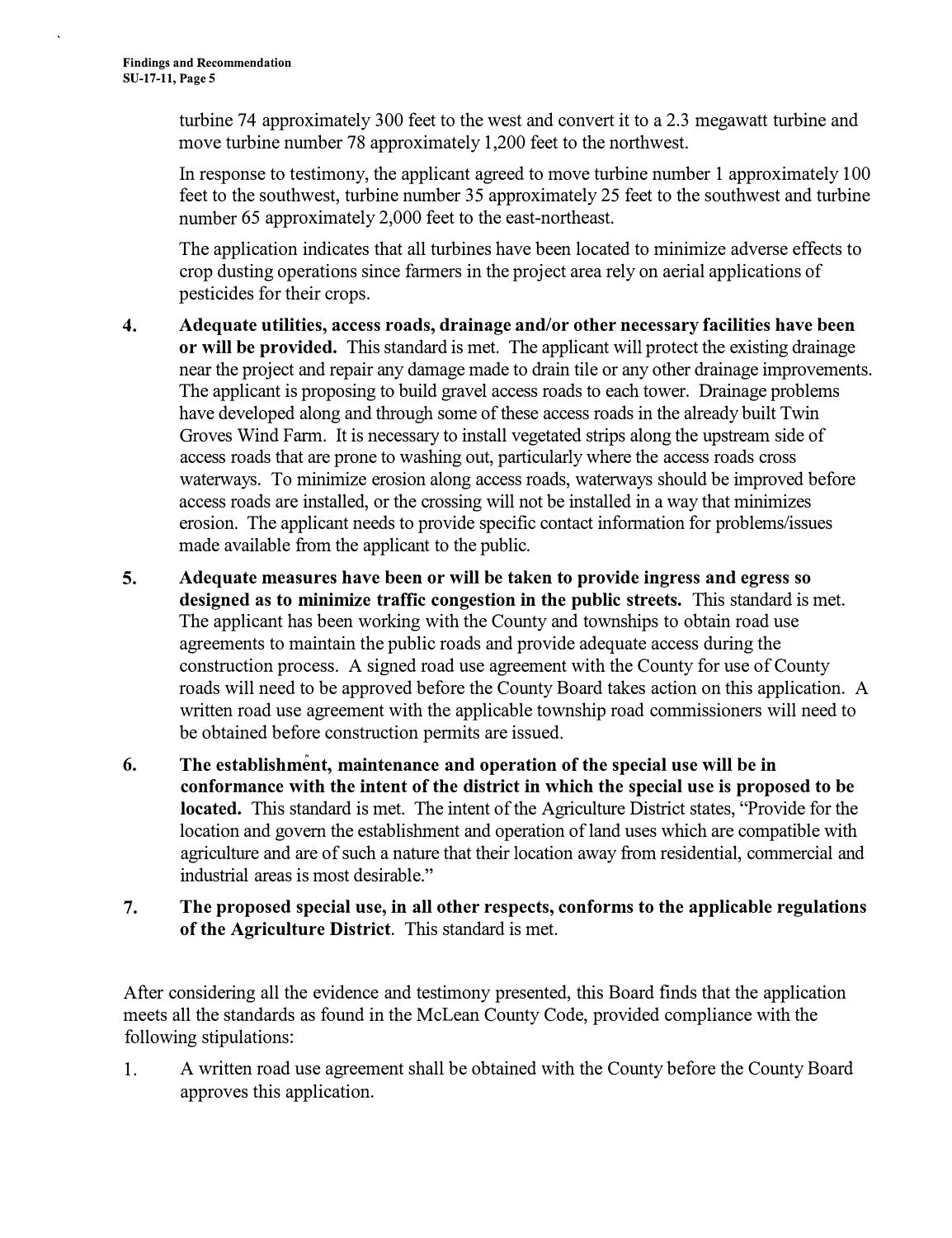- 2. A written road use agreement shall be obtained with the applicable township road commissioners before construction permits are issued.
- 3. Development shall follow the plans and documents submitted with the application and with Zoning Regulations including Article VI Section 350-43.00 (2) (Use Standards for WECS).
- 4. Vegetated strips shall be installed along the upstream side of access roads that are prone to washing out, particularly where the access roads cross waterways. To minimize erosion along access roads, waterways should be improved before access roads are installed, or the crossing will not be installed in a way that minimizes erosion.
- 5. To improve safety for the Thacker and Schertz Aerial Airstrips, the applicant will remove turbine numbers 22 and 80 and will move turbine number 23 approximately 850 feet to the east, turbine 74 approximately 300 feet to the west and convert it to a 2.3 megawatt turbine and move turbine number 78 approximately 1,200 feet to the northwest.
- 6. The applicant shall provide specific contact information for problems/issues made available from the applicant to the public. The applicant shall notify the Director of Building and Zoning when ownership is transferred and inform him who will be the contact.
- 7. Financial assurance acceptable to the County shall be provided to the County according to the decommissioning plan submitted with the application. Beginning 12 years after the start of commercial operation, the WECS owner shall provide financial assurance to the County for removal costs of at least \$52,809 per turbine or \$5,280,950 for total decommissioning costs.
- 8. If decommissioning is triggered, all facilities will be removed as required under the Agricultural Impact Mitigation Agreement (AIMA) including the turbine foundations to a depth of 5 feet below grade.
- 9. The applicant shall complete the following stipulation as recommended by IDNR:

Recommendation #1: The Department recommends the County consider imposing a requirement for the applicant to curtail turbine operations below wind speeds of 5.0 meters per second during the period from July 15 through October 15 to conserve endangered, threatened, and non-listed bats. This measure will likely prevent the prohibited taking of endangered or threatened bats, and will reduce the mortality of non-listed bats by approximately fifty percent.

Recommendation #2: The Department recommends the County consider imposing a requirement to conduct three years of mortality monitoring to statistically quantify bird and bat mortality by species due to turbine operations.

Recommendation #3: The Department recommends the County consider imposing a requirement for the applicant to perform and report fish & mussel surveys 100 meters up and downstream of any proposed physical disturbance of a perennial stream channel or drain prior to disturbance of the channel. This includes bridge or culvert improvements to facilitate transportation of turbine components.

Recommendation #4: The Department recommends the County consider imposing a requirement for the applicant to perform and report trapping surveys for the Mudpuppy Salamander in perennial portions of tributaries of the Vermilion and Mackinaw Rivers within the facility. Such surveys should be conducted in December, January, and February,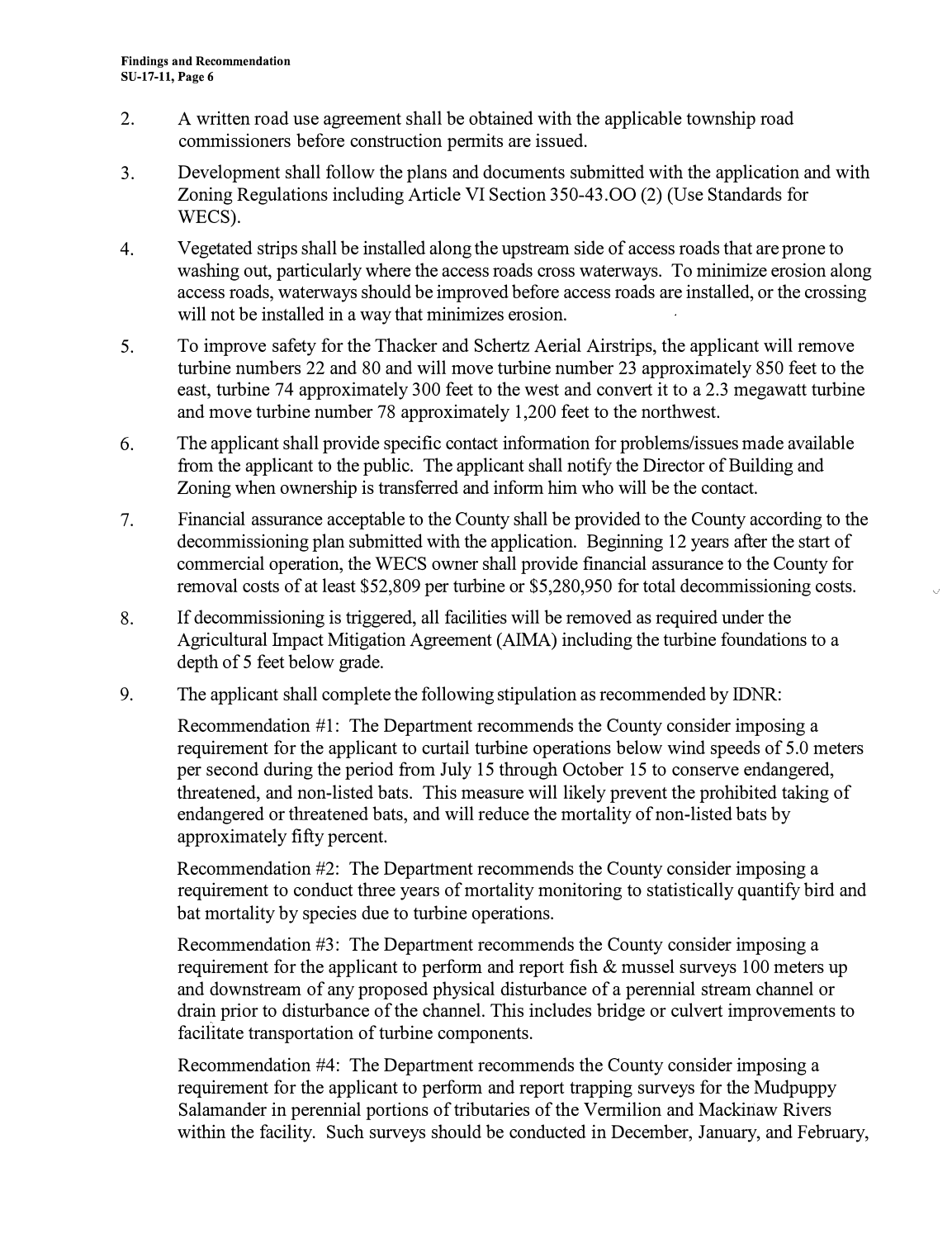and no later than March, to determine whether and to what extent this species breeds within the proposed facility.

Recommendation #5: The Department recommends the County consider imposing a requirement for the applicant to avoid siting turbines within 500 feet of a perennial stream.

Recommendation #6: The Department recommends the County consider assuring no wind turbines are sited within one-half mile of the Mackinaw River Land & Water Reserve, or the Mackinaw River main channel, which comprise the Mackinaw River INAI Site.

Recommendation #7: The Department recommends the County consider imposing a requirement for the applicant to perform trapping surveys for the Franklin's Ground Squirrel in suitable habitat within the boundaries of the facility.

- 10. An eagle nest survey including one field study up to 10 miles from the subject properties was completed. The applicant will need to verify that this 10-mile eagle nest survey has been or will be completed for an additional two years.
- 11. General Electric (GE) 2.5 MW-127 turbines with standard blades, GE 2.5 MW-127 turbines with low-noise trailing edge (LNTE) blades, and GE 2.3 MW-116 turbines with LNTE blades shall be installed in this project according to the project layout submitted with the application. If the applicant changes the project layout or turbine type, chooses alternative turbine sites, and/or employs a mix of standard and LNTE blades different than modeled in the application, the noise analysis shall be updated accordingly. The applicant shall furthermore update its noise analysis to add into the model the 2 decibels that were reduced at the 1,000 hertz level and provide that analysis to the County. No building permit shall be issued for a turbine until the applicant has demonstrated compliance with the 41 decibel limit through modeling which reinserts the 2 decibels.
- 12. The applicant shall complete consultation with the Illinois Historical Preservation Agency (IHPA) before construction can begin.
- 13. The applicant shall rectify any television and internet connection problems in the project area and return them to at least the level of service that occurred before the turbines were installed.
- 14. No lighting shall be installed that is more intensive than the minimum required by the FAA.
- 15. Turbines located within  $1\frac{1}{2}$  miles of the municipal boundaries of Chenoa, Gridley and Lexington shall be approved by the appropriate municipality before a construction permit will be issued.
- 16. The applicant will coordinate and provide aid to local fire districts to promote safety and emergency response procedures.

Therefore, this Board recommends that a special use be granted on the property described above for a Wind Energy Conversion System consisting of up to 117 wind turbine generators that are up to 500 feet in height, as well as access roads, transformers, power lines, communications lines, interconnection lines, substation, construction lay-down yards, and other ancillary facilities or structures in the Agriculture District. This Board also recommends to allow the time period to